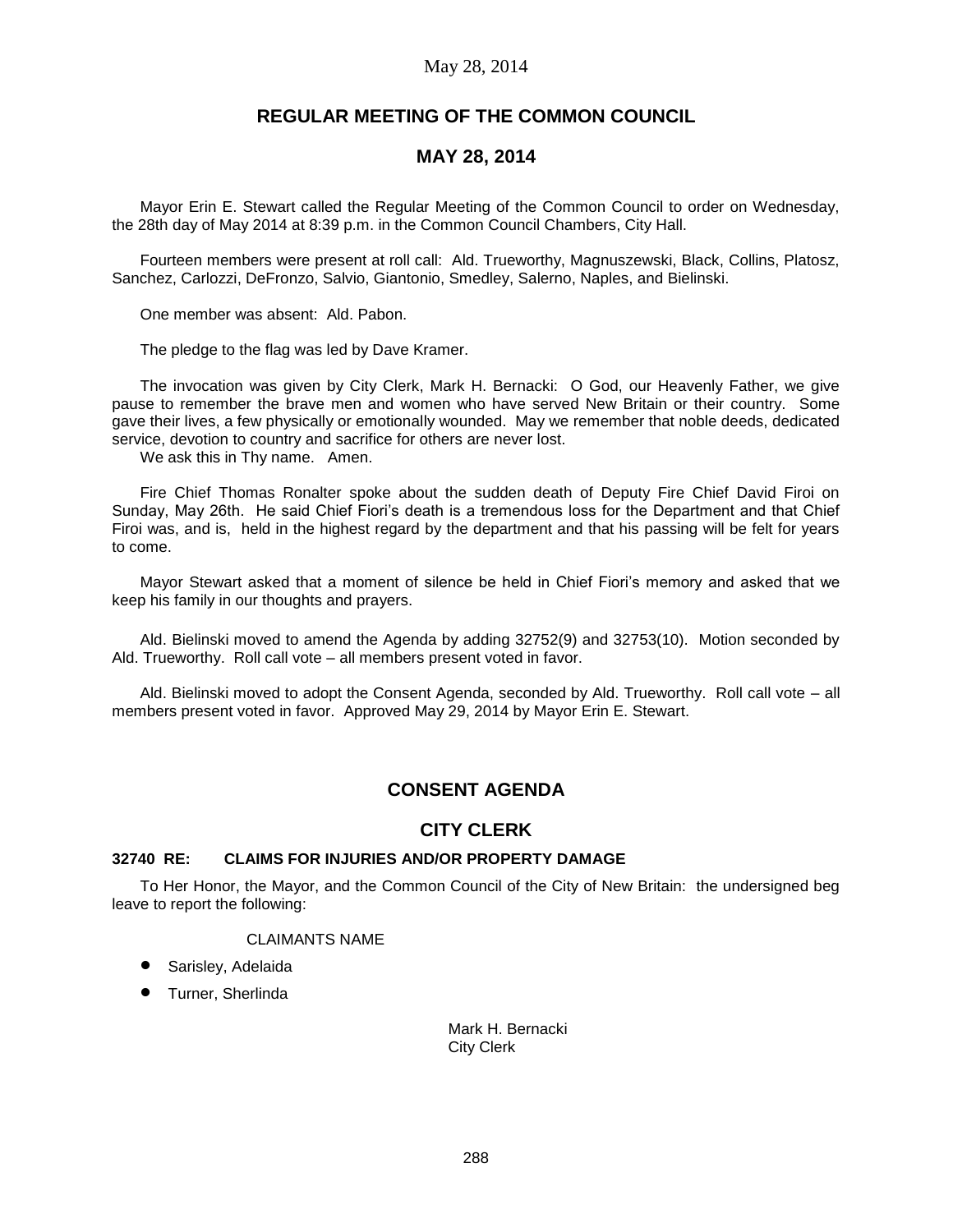### **FINANCE DEPARTMENT**

#### **32741 RE: LINE ITEM TRANSFERS - MAY 7, 2014 THRU MAY 21, 2014**

To Her Honor, the Mayor, and the Common Council of the City of New Britain: the undersigned beg leave to report the following:

In accordance with the city of New Britain ordinance of Article VII – Finance, Section 2-494(3), the following departments have transferred monies from one line item to another within their departmental budget (total department budget has not changed). Each transfer will be continuously numbered from month to month throughout the fiscal year. This report represents the transfers executed by the mayor in accordance with the aforementioned ordinance for the period ending May 21, 2014.

| 11. | Department: | Voters - Republican     |     |            |                                                                                       |
|-----|-------------|-------------------------|-----|------------|---------------------------------------------------------------------------------------|
|     | From:       | 001104002-5331          |     | \$1,600.00 | (Professional Services)                                                               |
|     | To:         | 001104002-5124          |     | \$1,100.00 | (Part Time Salaries)                                                                  |
|     |             | 001104002-5540          | \$. | 250.00     | (Advertising)                                                                         |
|     |             | 001104002-5810          |     | \$250.00   | (Dues/Fees/Memberships)                                                               |
|     | Amount:     | \$1,600.00              |     |            |                                                                                       |
|     |             |                         |     |            | Brief Description: Funds needed for Part Time Salaries, Advertising and Spring Annual |
|     |             | <b>ROVAC Convention</b> |     |            |                                                                                       |
|     |             |                         |     |            |                                                                                       |

Rebecca Salerni Deputy Finance Director

# **PURCHASING DEPARTMENT**

#### **32742 RE: POOL CHEMICALS FOR THE PARKS AND RECREATION DEPARTMENT**

To Her Honor, the Mayor, and the Common Council of the City of New Britain: the undersigned beg leave to report the following:

Public Bid No. 3774 was solicited and received in accordance with the Purchasing Ordinances of the City of New Britain for required purchases of Pool Chemicals for the Public Works Department, Parks and Recreation Division. Funding is available for the purchase of the Pool Chemicals in the Public Works Department, Parks and Recreation Division's Account Number 001419004-5659, General Fund, Park Maintenance Operating Materials and Supplies.

Invitations to bid were solicited and the bid was duly advertised in the New Britain Herald Newspaper, the City and State of Connecticut's Department of Administration Services websites and mailed to twentytwo (22) Pool Chemical Companies. The Purchasing Agent did not receive any letters from the Pool Chemical Companies on the mailing list who indicated that they could not respond to the bid request. The responses received are on file in the Town Clerk's Office.

The bids were reviewed for conformance to specifications by Public Works Department, Parks and Recreation Division's Administration and the Purchasing Agent. Therefore, the Deputy Director of the Public Works Department is recommending that the bid for the Pool Chemicals be awarded to the following companies who submitted the lowest responsible bid for the Pool Chemicals, H. Krevit & Company of New Haven, CT. for the Sodium Hypochlorite in bulk delivery and Calcium Chloride in 50lb bags and Leslie's Poolmart, Inc. of Phoenix, AZ for Sodium Bicarbonate in 50lb bags and Calcium Hypochlorite in 50lb drums.

RESOLVED: That the Purchasing Agent is hereby authorized to issue standing purchase orders to H. Krevit & Company of New Haven, CT. for the bulk delivery of Sodium Hypochlorite at \$2.68 per gallon and Calcium Chloride at \$18.40 per 50lb bag and Leslie's Poolmart, Inc. of Phoenix, AZ. for Sodium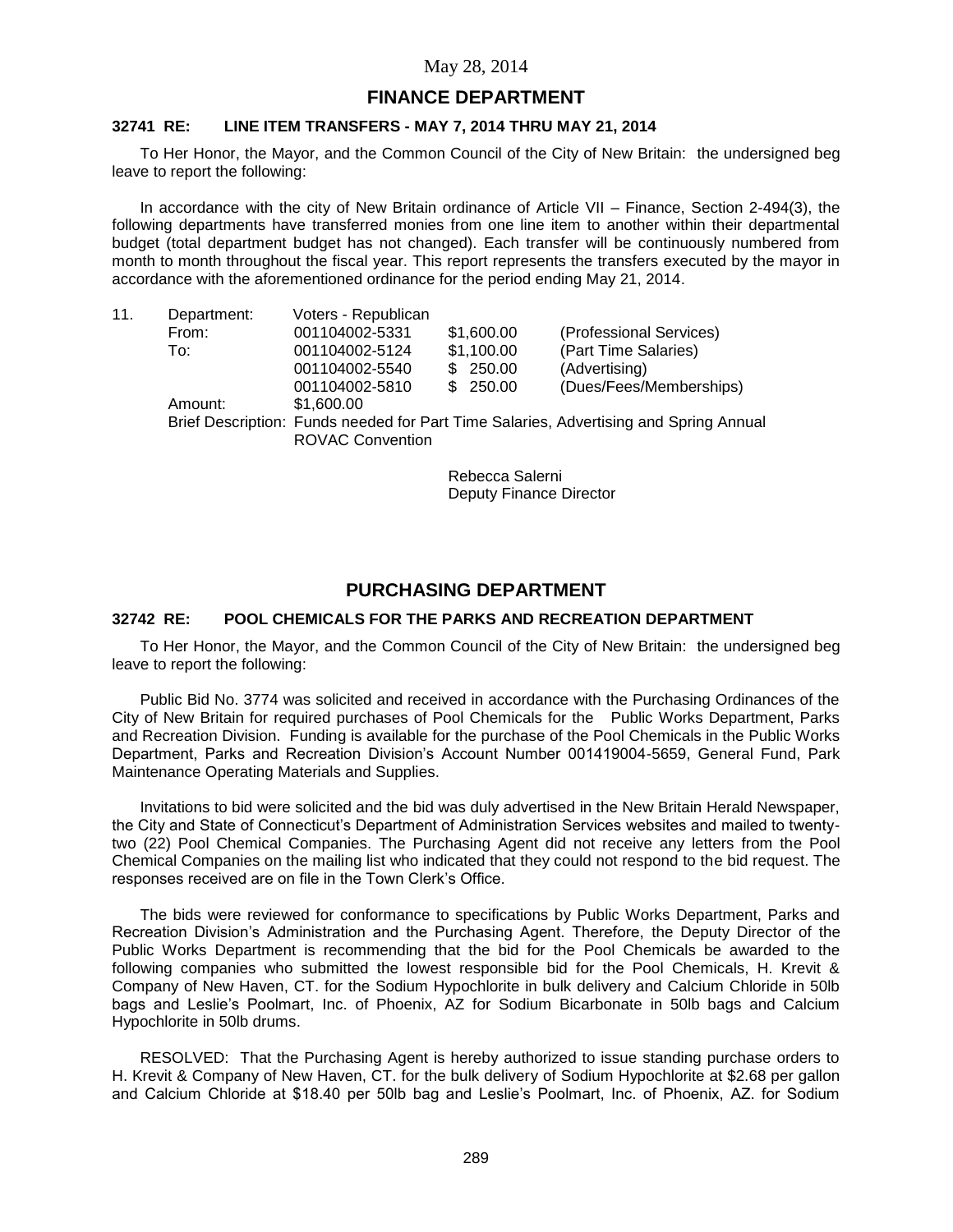Bicarbonate at \$15.95 per 50lb bag and Calcium Hypochlorite at \$79.95 per 50lb drum on an as-needed basis from June 16, 2014 to September 30, 2014 for the Parks and Recreation Division per the terms and specifications of Public Bid No 3774.

> Jack Pieper Purchasing Agent

## **32743 RE: UNLEADED GASOLINE FOR THE PUBLIC WORKS DEPARTMENT**

To Her Honor, the Mayor, and the Common Council of the City of New Britain: the undersigned beg leave to report the following:

Public Bid No. 3789 was solicited and received in accordance with the Purchasing Ordinances of the City of New Britain for Unleaded Gasoline for the Public Works Department. Funding is available for this purchase within the Public Works Department's Account Number 001315006-5624, General Fund, Gasoline/Oil/Grease.

Invitations to bid were solicited and the bid was duly advertised in the New Britain Herald Newspaper, the City and State of Connecticut's Department of Administration Services websites and mailed to nineteen (19) Unleaded Gasoline Supplier Companies. The Purchasing Agent did not receive any letters from the Unleaded Gasoline Supplier Companies on the mailing list who indicated they could not provide a response to the bid request. The responses received are on file in the Town Clerk's Office.

The bids were reviewed for conformance to specifications by the Public Works Administration and the Purchasing Agent. Therefore the Director of Public Works is recommending that the Bid for 87 Octane Unleaded Gasoline, at a fixed cost, be awarded to Dime Oil Company, LLC. of Waterbury, CT. who submitted the lowest price per gallon. Because of the volatility of the energy market, per Resolution 31880, the Purchasing Agent was able to lock in the price and awarded the bid to Dime Oil Company, LLC. of Waterbury, CT. at a fixed price of \$2.8011 per gallon plus taxes for the 87 Octane Unleaded Gasoline from May 15, 2014 to May 14, 2015. This price is \$.1441 per gallon cheaper then what the City was paying for the 87 Octane Unleaded Gasoline the last time it was put out to bid.

> Jack Pieper Purchasing Agent

# **TAX COLLECTOR**

## **32744 RE: TAX ABABEMENTS, CORRECTIONS AND REFUNDS**

To Her Honor, the Mayor, and the Common Council of the City of New Britain: the undersigned beg leave to report the following:

The Collector of Taxes has referred a list of tax abatements, corrections and refunds. Acceptance and adoption is respectfully recommended.

> Cheryl S. Blogoslawski Tax Collector

# **CONSOLIDATED COMMITTEE**

### **32711-1 RE: PROPOSED AMENDMENT TO SEC. 10-37 OF THE ORDINANCES INCREASING CERTAIN FEES FOR THE ISSUANCE OF FOOD PERMITS**

To Her Honor, the Mayor, and the Common Council of the City of New Britain: the undersigned beg leave to report the following: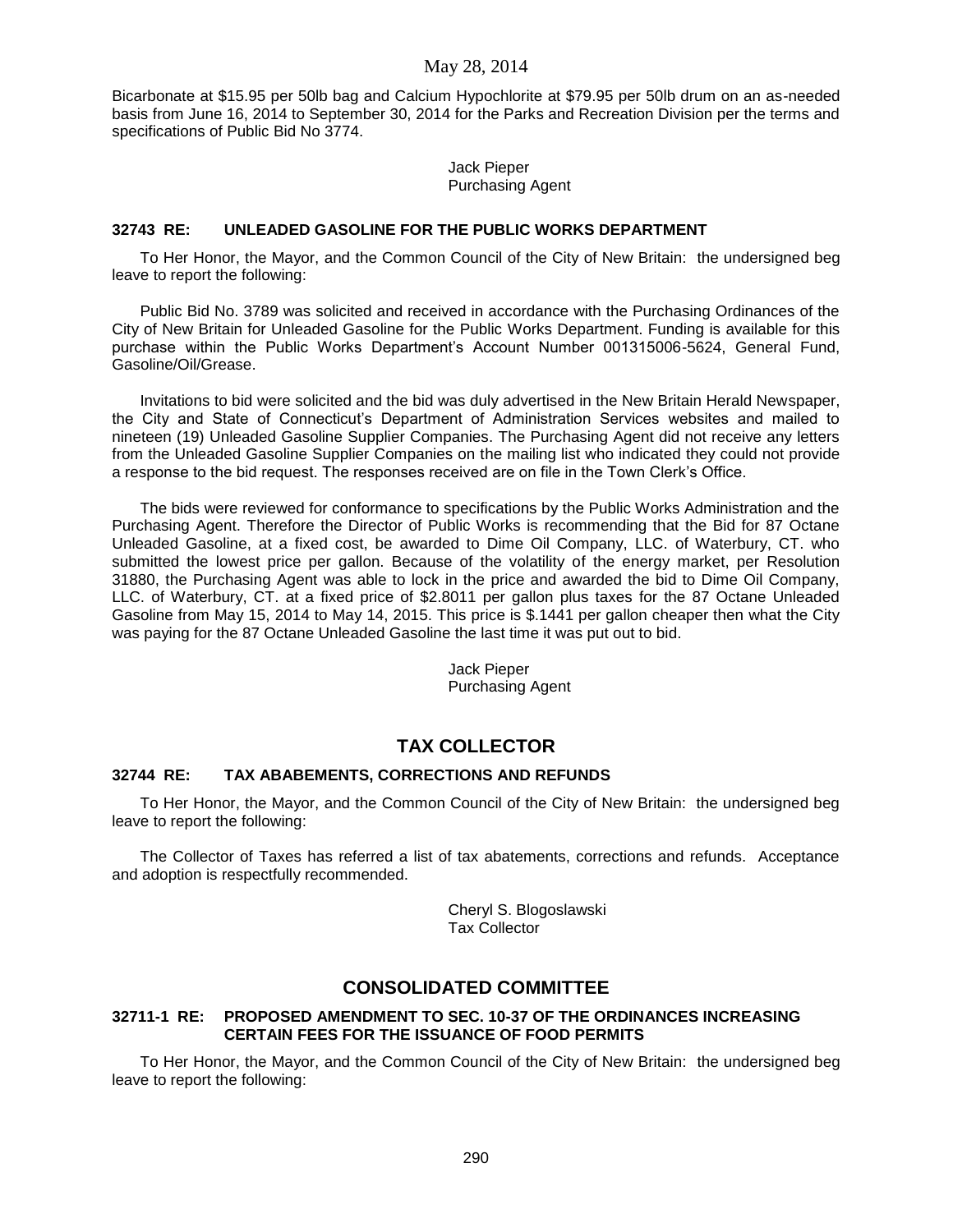The Consolidated Subcommittee held a regular meeting and public hearing on Thursday, May 15, 2014, at 7:00 PM in the Council Chambers, to which was referred the matter of item 32711, Amend Code of Ordinances, Section 10-37, to increase certain fees for the issuance of food permits. The Consolidated Subcommittee voted to accept and refer back to the Common Council with a favorable recommendation.

> Alderman Emmanuel Sanchez **Chair**

# **RESOLUTIONS RETURNED FROM COMMITTEE**

### **32711-2 RE: AMENDMENT TO SEC. 10-37 OF THE ORDINANCES INCREASING CERTAIN FEES FOR THE ISSUANCE OF FOOD PERMITS**

To Her Honor, the Mayor, and the Common Council of the City of New Britain: the undersigned beg leave to recommend the adoption of the following:

Resolution Summary: INTENT AND PURPOSE: To increase certain fees for the issuance of food permits to be consistent with permit fees in other municipalities.

BE IT ORDAINED BY THE COMMON COUNCIL OF THE CITY OF NEW BRITAIN that SECTION 10-37 of Chapter 10 of the Code of Ordinances, City of New Britain, be amended as follows: (inserted text appears in underline; deleted text appears in strikethrough; new sections begin with the word [new].

Sec. 10-37. Classifications of food establishments; fees for issuance of licenses; duration; inspection intervals; reinspection fees; late charge.

(a) All licenses to conduct, operate or maintain any food establishment shall be issued for a period of one (1) year beginning July 1 and ending June 30 of the following year, except that any license issued after July 1 of any year shall expire as of the June 30 following the date of issuance of such license.

(b) Food establishments shall be classified as follows:

- (1) Class I establishment -- Food service establishment with commercially prepackaged food and/or hot or cold beverages only. No preparation, cooking or hot holding of potentially hazardous foods is included, except that commercially packaged precooked foods may be heated and served in the original package within four (4) hours; e.g., cold commercially packaged sandwiches and sandwich meat and cheeses, pastries, confectioneries, snacks, popcorn, pretzels, donuts, coffee, tea, soft drinks, etc.
- (2) Class II establishment -- Food service establishment using cold or ready to eat commercially processed food requiring no further heat treatment and/or hot or cold beverages. No cooking, heating or hot holding of potentially hazardous foods is included, except that commercially packaged precooked foods may be heated and served in the original package within four (4) hours, and commercially precooked hot dogs, kielbasa and soup may be heated if transferred directly out of the original package and served within four (4) hours; e.g., cold deli sandwiches, salads, commercially prepared, processed and packaged sandwiches, hot dogs, kielbasa, soups, coffee, tea, soft drinks, etc.
- (3) Class III establishment -- Food service establishment having on the premises exposed potentially hazardous foods that are prepared by hot processes and consumed by the public within four (4) hours of preparation; e.g., hot meat sandwiches, pizza, soups, seafood, etc.
- (4) Class IV establishment -- Food service establishment having on the premises exposed potentially hazardous foods that are prepared by hot processes and held for more than four (4) hours prior to consumption by the public; e.g., meats, poultry, eggs, seafood, dairy, etc.

(c) Food establishments shall be inspected at the following intervals:

- (1) Class I establishment -- 360 days;
- (2) Class II establishment -- 180 days;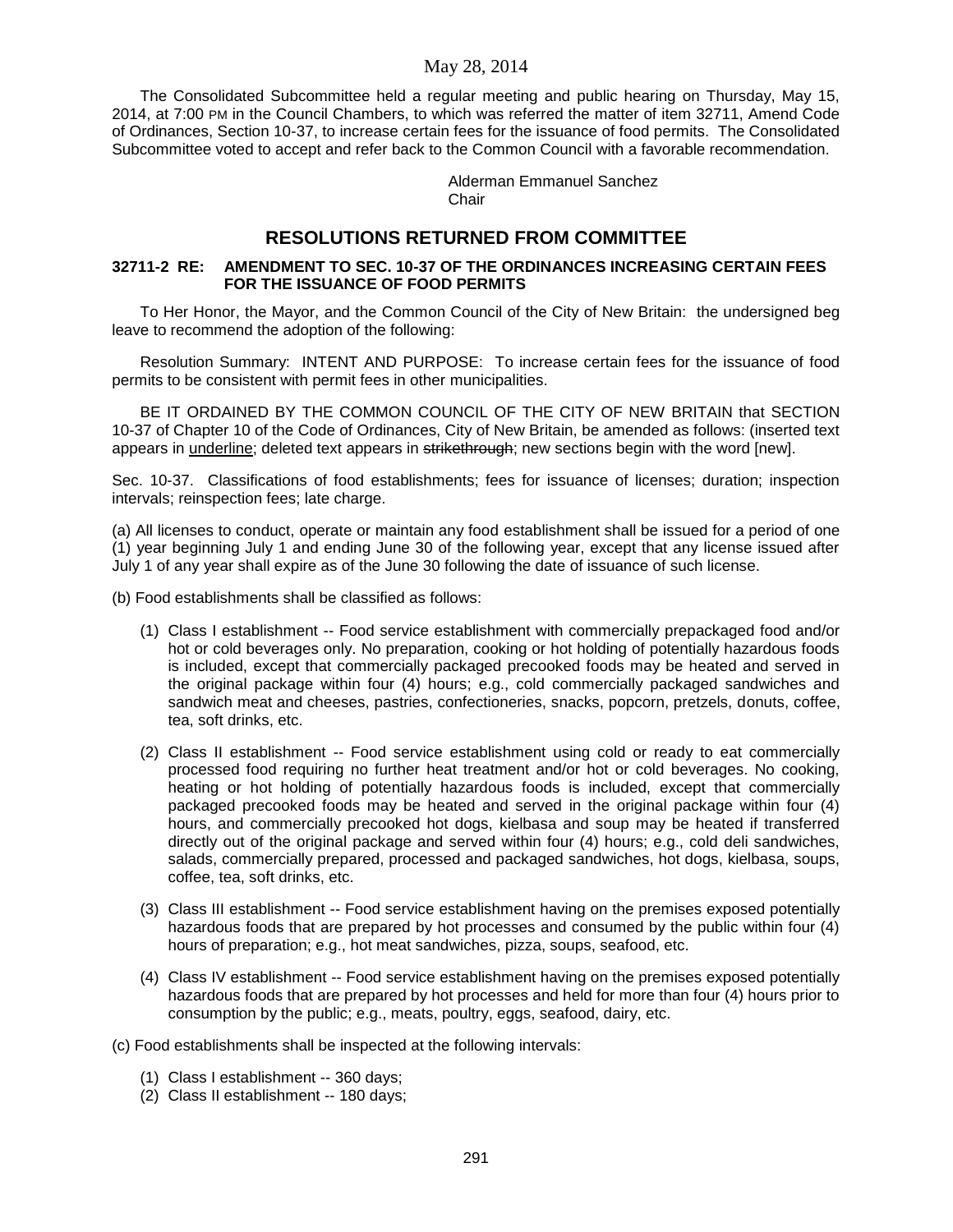- (3) Class III establishment -- 120 days;
- (4) Class IV establishment -- 90 days;

 (5) Temporary food service establishment -- At intervals based on the applicable class of the establishment.

(d) Every applicant for a license to conduct, operate or maintain a food establishment shall pay a fee or fees for such establishment in accordance with the following schedule:

- (1) Class I establishment:
- a. Fixed establishment -- \$85.00 \$110.00 per year, or part thereof.
- b. Mobile establishment -- \$50.00 per year, or part thereof.
- (2) Class II establishment:
- a. Fixed establishment -- \$115.00 \$145.00 per year, or part thereof.
- b. Mobile establishment -- \$85.00 per year, or part thereof.
- (3) Class III establishment:
- a. Fixed establishment -- \$145.00 \$180.00 per year, or part thereof, plus \$2.00 per seat for each seat in excess of 35.
- b. Mobile establishment -- \$115.00 per year, or part thereof.
- (4) Class IV establishment -- \$170.00 \$215.00 per year, or part thereof, plus \$2.00 per seat for each seat in excess of 35.
- (5) Temporary food service establishment -- \$20.00 per day up to a maximum of \$100.00 per year.

(e) Late charge for food establishment licensing fee. There shall be a thirty dollar (\$30.00) late charge for any food establishment licensing fee not received by June 30. In addition, there shall be an additional thirty dollars (\$30.00) charge for each additional thirty-day period that the fee remains delinquent.

(f) Reinspection fee. In the event that a food establishment shall require a reinspection as a result of having failed to attain a passing grade on the initial inspection (4 pt. item(s) not corrected or previous grade below 80), such food establishment shall be required to pay a reinspection fee of one hundred dollars (\$100.00) for each required reinspection.

(g) All new or extensively remodeled food establishments must undergo a plan review before beginning operation. A fee of one hundred twenty-five dollars (\$125.00) is to be paid for each plan review.

(Code 1970, § 11-3; Ord. of 9-95; Ord. No. 27823, 4-28-04; Res. No. 28693-2, 8-18-05; Res. No. 30847- 2, 1-27-10)

#### Alderman Adam Platosz

Ald. Platosz moved to accept and adopt, seconded by Ald. Magnuszewski. So voted. Approved May 29, 2014 by Mayor Erin E. Stewart.

# **NEW BUSINESS**

# **RESOLUTIONS**

# **32745 RE: 2014 NEIGHBORHOOD ASSISTANCE ACT PROGRAM**

To Her Honor, the Mayor, and the Common Council of the City of New Britain: the undersigned beg leave to recommend the adoption of the following: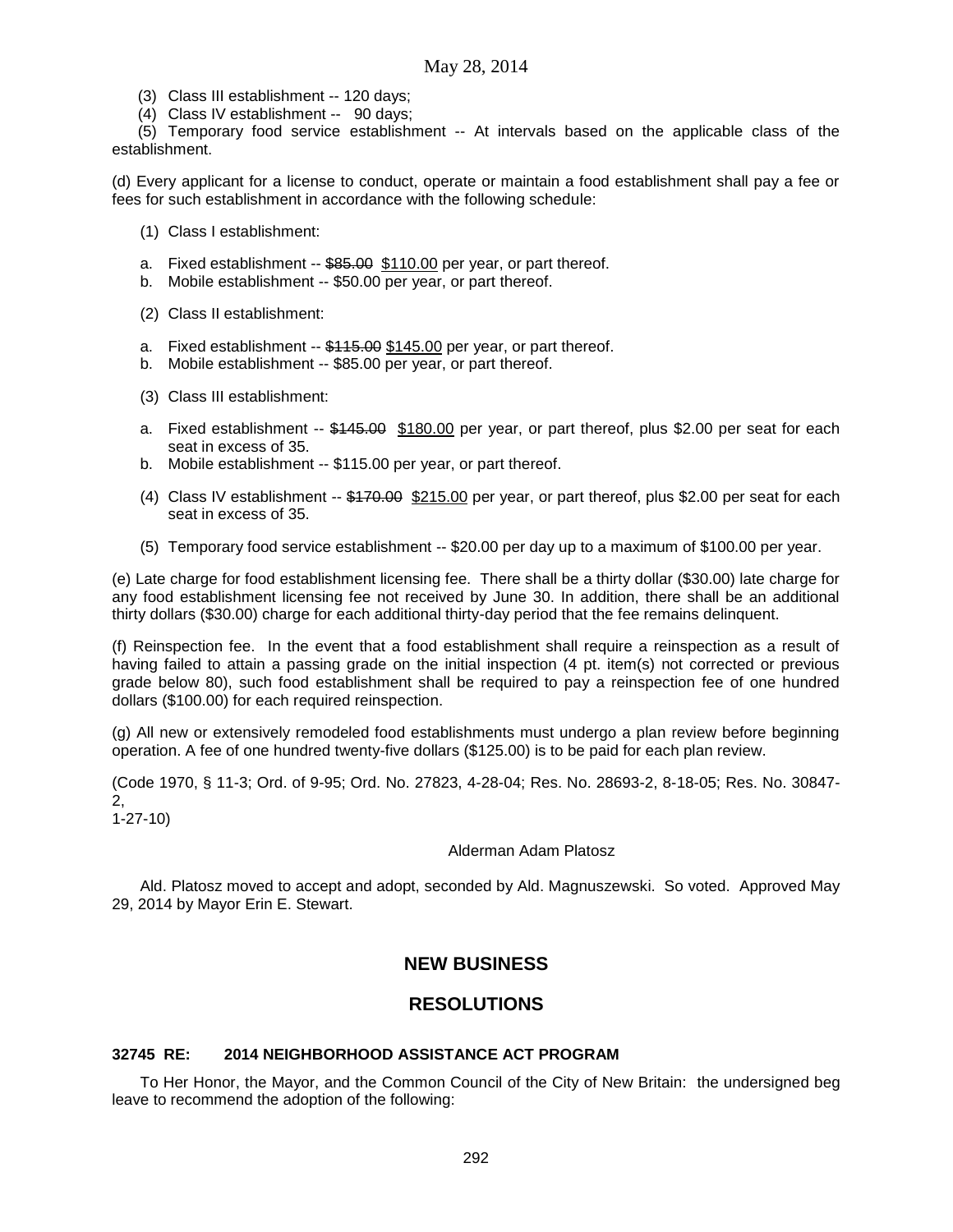WHEREAS, under authorization of Chapter 228a of the Connecticut Statutes, the Neighborhood Assistance Act provides tax credits for business firms that contribute financially to community programs that have received both municipal and State of Connecticut Department of Revenue Services approval, and

WHEREAS, any municipality wanting to obtain benefits under the provisions of this Act must hold a Public Hearing and submit to the State of Connecticut Department of Revenue Services a list of community programs, approved by the local legislative body, which are eligible for investment by business firms, and

WHEREAS, a Public Hearing of the Common Council of the City of New Britain was held on April 30, 2014, on the subject of the Neighborhood Assistance Act Program;

NOW, THEREFORE, BE IT RESOLVED, that the Common Council of the City of New Britain hereby approves the Neighborhood Assistance Act Program 2014 Proposal List, and

BE IT FURTHER RESOLVED, that the Common Council authorizes the Mayor to submit the approved program proposals to the State of Connecticut Department of Revenue Services and to administer the Neighborhood Assistance Act Program in accordance with the statutory requirements.

*(The Neighborhood Assistance Act Program 2014 proposal list is on file in the Town Clerk's Office)*

Alderman Carlo Carlozzi, Jr. Alderman Jamie Giantonio Alderman Emmanuel Sanchez

Ald. Carlozzi moved to accept and adopt, seconded by Ald. Giantonio. So voted. Approved May 29, 2014 by Mayor Erin E. Stewart.

#### **32746 RE: CONNECTICUT STATE GRANT FOR THE PRESERVATION OF HISTORICAL DOCUMENTS AND NON-DISCRIMINATION CERTIFICATE - TOWN CLERK'S OFFICE**

To Her Honor, the Mayor, and the Common Council of the City of New Britain: the undersigned beg leave to recommend the adoption of the following:

WHEREAS, effective July 1, 2000, the State of Connecticut passed into law Public Act 00-146, an "Act Concerning Real Estate Filings and Preservation of Historical Documents", and

WHEREAS, this legislation established a state "Historic Document Preservation" account, and

WHEREAS, Public Act 00-146 authorized this grant starting July 2001, and is available for fiscal year 2014/2015, and

WHEREAS, Town & City Clerk Mark H. Bernacki has applied for a \$7,500 grant for the period of July 1, 2014 to June 30, 2015; now, therefore be it,

RESOLVED, that Mayor Erin E. Stewart execute and deliver in name and on behalf of the City of New Britain a contract with the Connecticut State Library for a Historic Documents Preservation Grant; and,

RESOLVED, that the City of New Britain hereby adopts as its policy to support the non-discrimination agreements and warranties required under Connecticut Statutes Sec. 4a-60(a)(1) and Sec. 4a-60a(a)(1), as amended in State of Connecticut Public Act 07-245 and sections 9(a)(1) and 10(a)(1) of Public Act 07- 142; and be it further,

RESOLVED, that a budget amendment in the amount of \$7,500 be appropriated within the city's Special Revenue Fund entitled "Historical Records Retention" established for this purpose to meet the needs of the Town Clerk's Office as follows: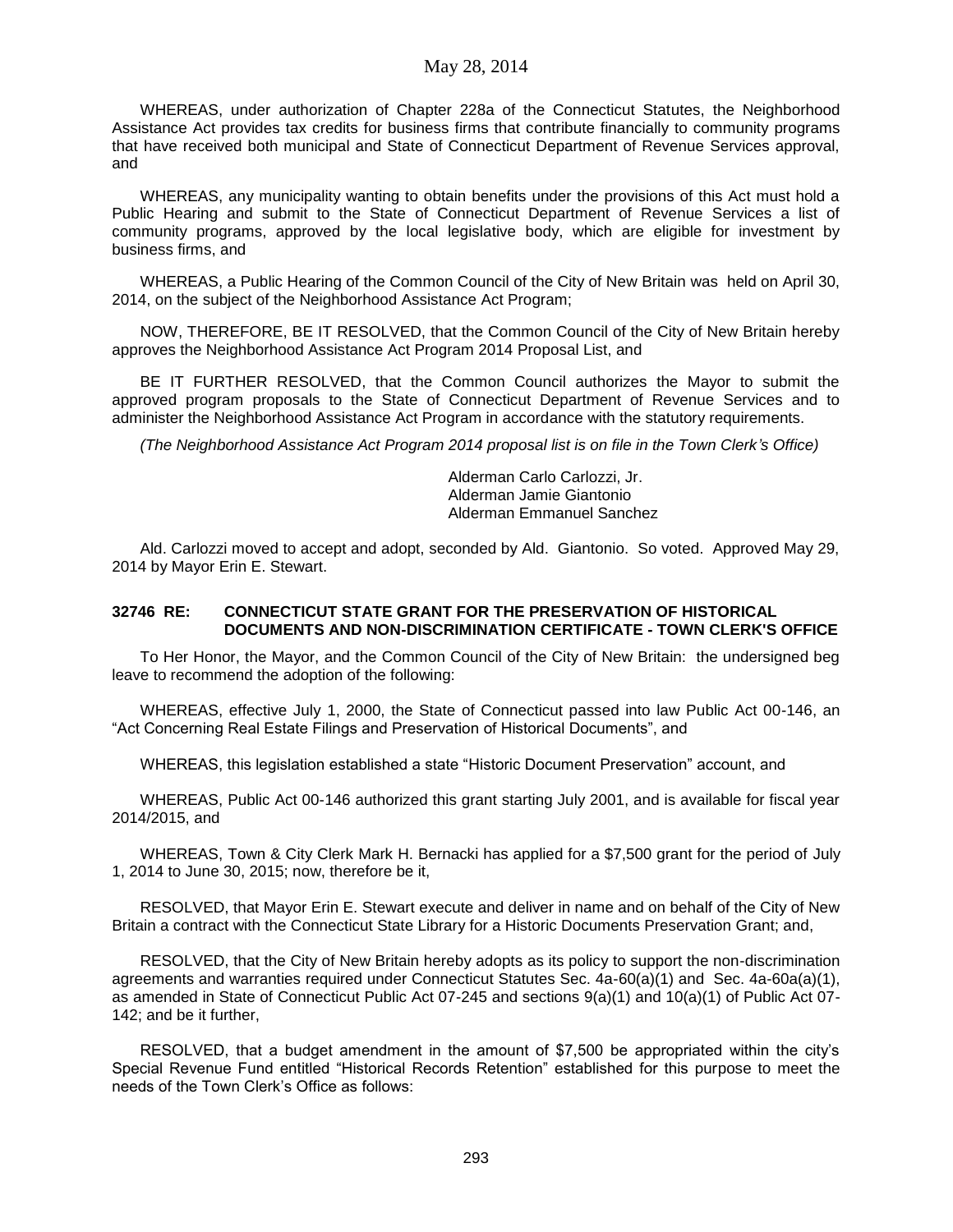| #249108101-4222 | INCREASE ESTIMATED REVENUE<br>State of Connecticut Historic Preservation Grant | \$7.500 |
|-----------------|--------------------------------------------------------------------------------|---------|
| #249108181-5331 | INCREASE EXPENDITURE BUDGET<br><b>Professional Services</b>                    | \$7.500 |
|                 | Alderman Jamie Giantonio                                                       |         |

Ald. Giantonio moved to accept and adopt, seconded by Ald. Bielinski. So voted. Approved May 29, 2014 by Mayor Erin E. Stewart.

#### **32747 RE: NEW BRITAIN DOWNTOWN DISTRICT - LEVY OF 4.2 MILLS FOR THE FISCAL YEAR 07/01/2014 THRU 6/30/2015**

To Her Honor, the Mayor, and the Common Council of the City of New Britain: the undersigned beg leave to recommend the adoption of the following:

WHEREAS; the New Britain Downtown District was created in 1983 by majority vote of the property owners within the district in accordance with a resolution of the Common Council of the City of New Britain, and as amended by a resolution; and

WHEREAS; by requirement of Chapter 105a of the Connecticut General Statutes and of Chapter 20.5 of the Code of Ordinances establishing the district, the district budget as approved by a general meeting of property owners in the district is to be submitted to the City Treasurer, and a levy upon taxable interests in real property in the district is to be recommended to the Common Council; and

WHEREAS; at a general meeting of district property owners held on May 22, 2014 the attached budget was approved for submission to the City Treasurer; and

WHEREAS; the property owners approved a levy upon taxable interests of 4.2 mills for the municipal fiscal year beginning July 1, 2014, NOW, THEREFORE, BE IT

RESOLVED; that the Common Council of the City of New Britain acknowledges receipt of the budget for the New Britain Downtown District for the fiscal year beginning July 1, 2014 and ending on June 30, 2015, as approved by a majority of the property owners of this municipal special services district established within the boundaries of the City of New Britain; and BE IT FURTHER

RESOLVED; that in accordance with Section 7-339r(d) of the Connecticut General Statutes, the Common Council shall impose the recommended levy of 4.2 mills for the municipal fiscal year beginning July 1, 2014, on the taxable interest in real property in such district, as described in Chapter 20.5 of the Code of Ordinances establishing the district, and such levy shall be in addition to the regular municipal levy for the benefit of the district.

#### Alderman Jamie Giantonio

Ald. Giantonio moved to accept and adopt, seconded by Ald. Bielinski. So voted. Approved May 29, 2014 by Mayor Erin E. Stewart.

### **32748 RE: TITLE V DELINQUENCY PREVENTION GRANT - \$84,215**

To Her Honor, the Mayor, and the Common Council of the City of New Britain: the undersigned beg leave to recommend the adoption of the following:

Resolution Summary: PURPOSE: To amend the revenue and expenditure account budgets for the Title V Delinquency Prevention Grant. This delinquency prevention grant is a New Britain initiative to increase attendance, improve academic performance, and help improve student behavior.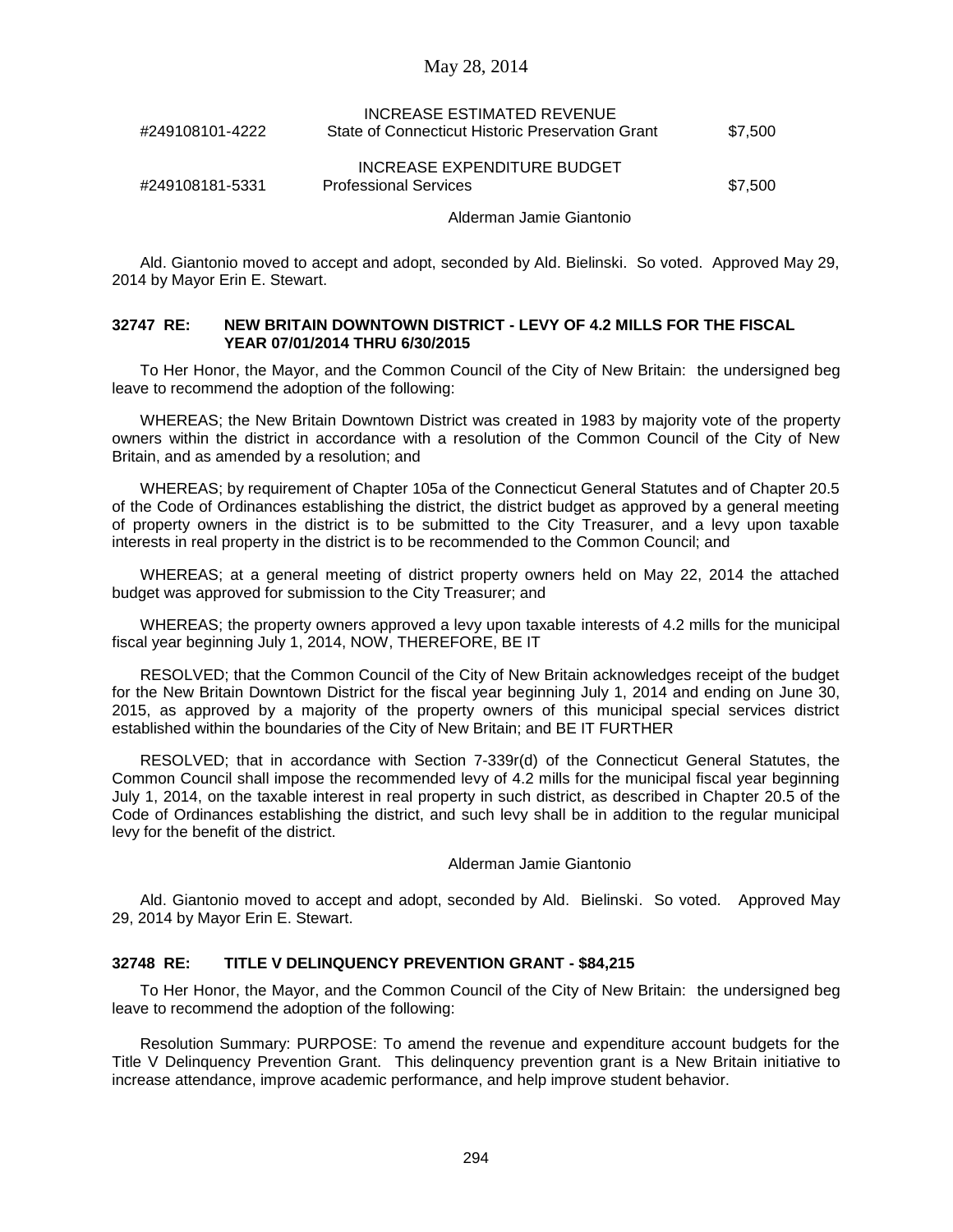WHEREAS, the City of New Britain submitted a three year Title V Delinquency Prevention Program grant to the State of Connecticut Office of Policy and Management, and

WHEREAS, in collaboration with the New Britain Parks and Recreation Department, the Opportunities Industrialization Center of New Britain, and the YWCA of New Britain, the City of New Britain will be providing middle school students and parents with positive and educational out of school time programs, and

WHEREAS, in conformance with the grant requirements, a Prevention Policy Board (PPB) has been established and includes a broad range of New Britain youth serving agency representatives, students and parents to coordinate the formulation of the City's Local Delinquency Prevention Plan, and

WHEREAS, at a previous meeting of the Common Council, resolution #31602 was approved to execute all documentation as required in the grant agreement to accept the OPM Title V Delinquency Prevention Program Grant in the amount of \$84,215 over a three year period of October 1, 2011- September 30, 2014 with a cumulative budget of \$84,215, now therefore be it

RESOLVED, that the amount of \$84,215 be appropriated in the City's special revenue fund account structure in accordance with the requirements of the grantor agency. The budgets for the following account numbers are to be amended by the Acting Finance Director.

|                |                           | <b>Current Budget</b> | Increase | <b>Amended Budget</b> |
|----------------|---------------------------|-----------------------|----------|-----------------------|
| 236420125-4222 | State of CT               | 59,215                | 25,000   | 84,215                |
|                | <b>Total Revenue</b>      | 59,215                | 25,000   | 84.215                |
| 236420125-5124 | <b>Part-Time Salaries</b> | 26,700                | 3,298    | 29,998                |
| 236420125-5231 | Medicare                  | 388                   | 48       | 436                   |
| 236420125-5440 | Rentals/Subcontractors    | 28,280                | 20,000   | 48,280                |
| 236420125-5659 | <b>Supplies</b>           | 3,847                 | 1,654    | 5,501                 |
|                | <b>Total Expenditures</b> | 59,215                | 25,000   | 84,215                |

Alderwoman Shirley Black Alderman David DeFronzo Alderman Jamie Giantonio Alderwoman Eva Magnuszewski Alderman Daniel Salerno

Ald. Salerno moved to accept and adopt, seconded by Ald. Black. Roll call vote – all members present voted in favor. Approved May 29, 2014 by Mayor Erin E. Stewart.

#### **32749 RE: BUDGET TRANSFER - CORPORATION COUNSEL - OUTSIDE SERVICES**

To Her Honor, the Mayor, and the Common Council of the City of New Britain: the undersigned beg leave to recommend the adoption of the following:

Overview: The purpose of this resolution is to transfer the budget in the Corporation Counsel division to cover the costs associated with outside services required as the result of a vacancy in the position of Legal Administrative Aide. This resolution is to transfer money within the FY 14 Corporation Counsel General Fund budget to cover the costs anticipated for the full fiscal year.

Whereas, the Office of Corporation Counsel is responsible for conducting all civil cases, bringing civil actions brought for and against the City, and serving as legal advisors of all commissioners, boards, committees, executive officers and the Common Council. This office is in need of reallocating budgeted monies to cover the costs associated with outside services required as a result of a vacancy in the position of Legal Administrative Aide, and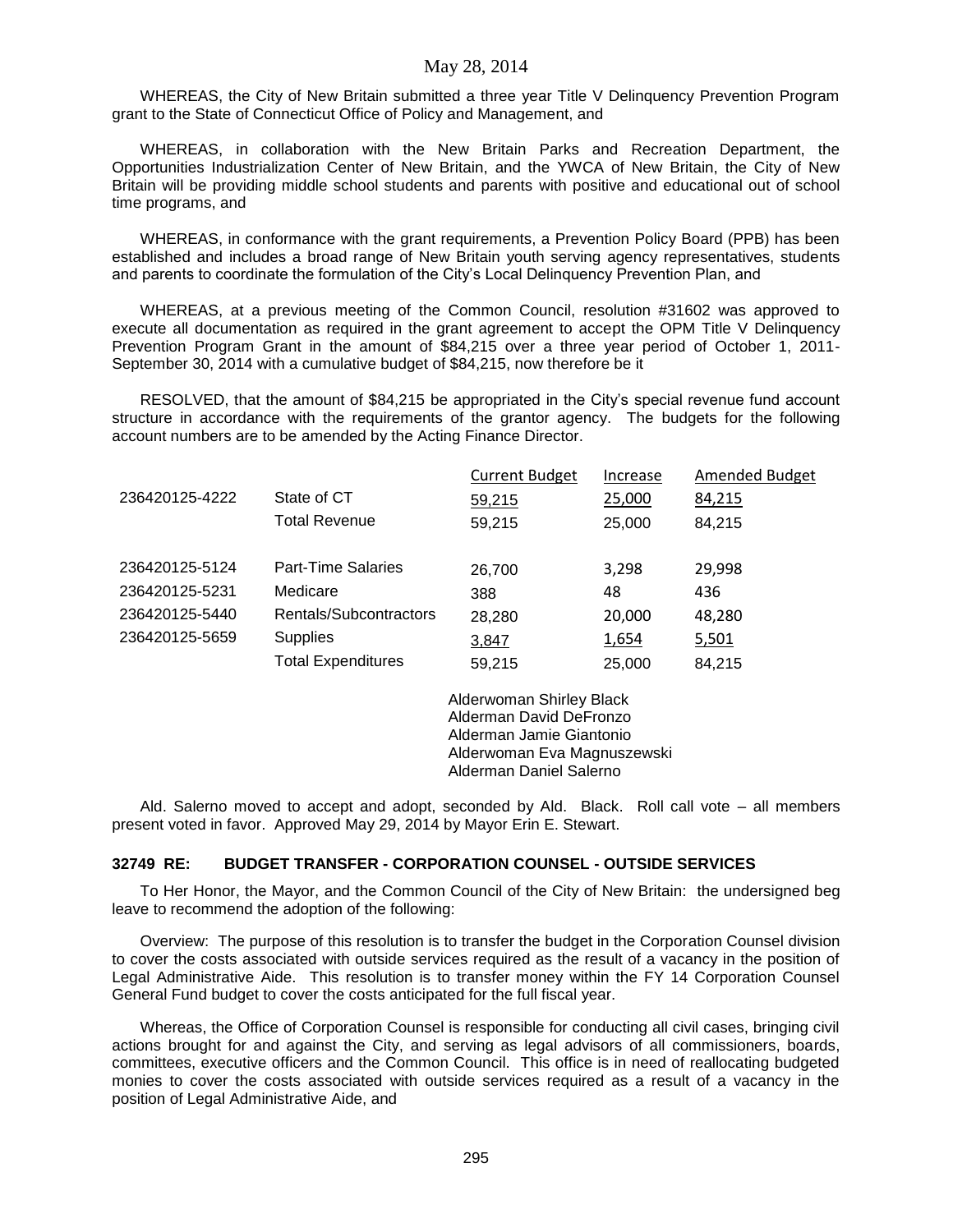Whereas, there are monies available in the full time salaries and legal services expenditure accounts,

Therefore, Be it Resolved, that the FY 2013-2014 General Fund Budget be transferred for this purpose as follows:

|                |                               | Current       | Increase   | Amended       |
|----------------|-------------------------------|---------------|------------|---------------|
|                |                               | <b>Budget</b> | (Decrease) | <b>Budget</b> |
| 001109001-5121 | <b>Full-Time Salaries</b>     | 573,585       | (100,000)  | 473,585       |
| 001109001-5123 | Longevity                     | 2,600         | 0          | 2,600         |
| 001109001-5124 | <b>Part-Time Salaries</b>     | 0             | 63,760     | 63,760        |
| 001109001-5331 | <b>Professional Services</b>  | 11,000        | 40,000     | 51,000        |
| 001109001-5332 | <b>Legal Services</b>         | 150,000       | (9, 140)   | 140,860       |
| 001109001-5412 | Telecommunications            | 70            | 80         | 150           |
| 001109001-5436 | Equipment Main't & Repairs    | 1,500         | 0          | 1,500         |
| 001109001-5525 | <b>Foreclosed Properties</b>  | 15,000        | 0          | 15,000        |
| 001109001-5610 | Postage, Copies, & Scans      | 1,100         | 2,000      | 3,100         |
| 001109001-5611 | <b>Office Supplies</b>        | 2,000         | 2,500      | 4,500         |
| 001109001-5645 | <b>Technical Publications</b> | 9,500         | 0          | 9,500         |
| 001109001-5810 | Dues/Fees/Memberships         | 400           | 800        | 1,200         |
|                | <b>Total Expenditures</b>     | 766,755       | 0          | 766,755       |

Alderman Michael Trueworthy Alderman Adam Platosz Alderman Daniel Salerno

Ald. Trueworthy moved to accept and adopt, seconded by Ald. Platosz. Roll call vote – all members present voted in favor. Approved May 29, 2014 by Mayor Erin E. Stewart.

### **32750 RE: PROPOSED AMENDMENT TO SEC. 1-17 OF THE ORDINANCES - PROCEDURE FOR ENFORCEMENT OF MUNICIPAL ORDINANCES**

*Proposed Ordinance on file in Town Clerk's Office*

Ald. Naples moved to accept and refer to the Committee on Administration, Finance and Law, seconded by Ald. Giantonio. So voted. Approved May 29, 2014 by Mayor Erin E. Stewart.

### **32751 RE: PROPOSED AMENDMENT TO ANTI-BLIGHT PROGRAM SEC. 7-42 THRU 7-45 OF THE ORDINANCES TO BE IN COMPLIANCE WITH CITY OF NEW BRITAIN POLICY AND STATE LAW**

*Proposed Ordinance on file in Town Clerk's Office*

Ald. Naples moved to accept and refer to the Committee on Planning, Zoning and Housing, seconded by Ald. Giantonio. So voted. Approved May 29, 2014 by Mayor Erin E. Stewart.

## **32752 RE: CONTRACT WITH BRRFOC FOR RENTAL SPACE IN CITY HALL**

To Her Honor, the Mayor, and the Common Council of the City of New Britain: the undersigned beg leave to recommend the adoption of the following: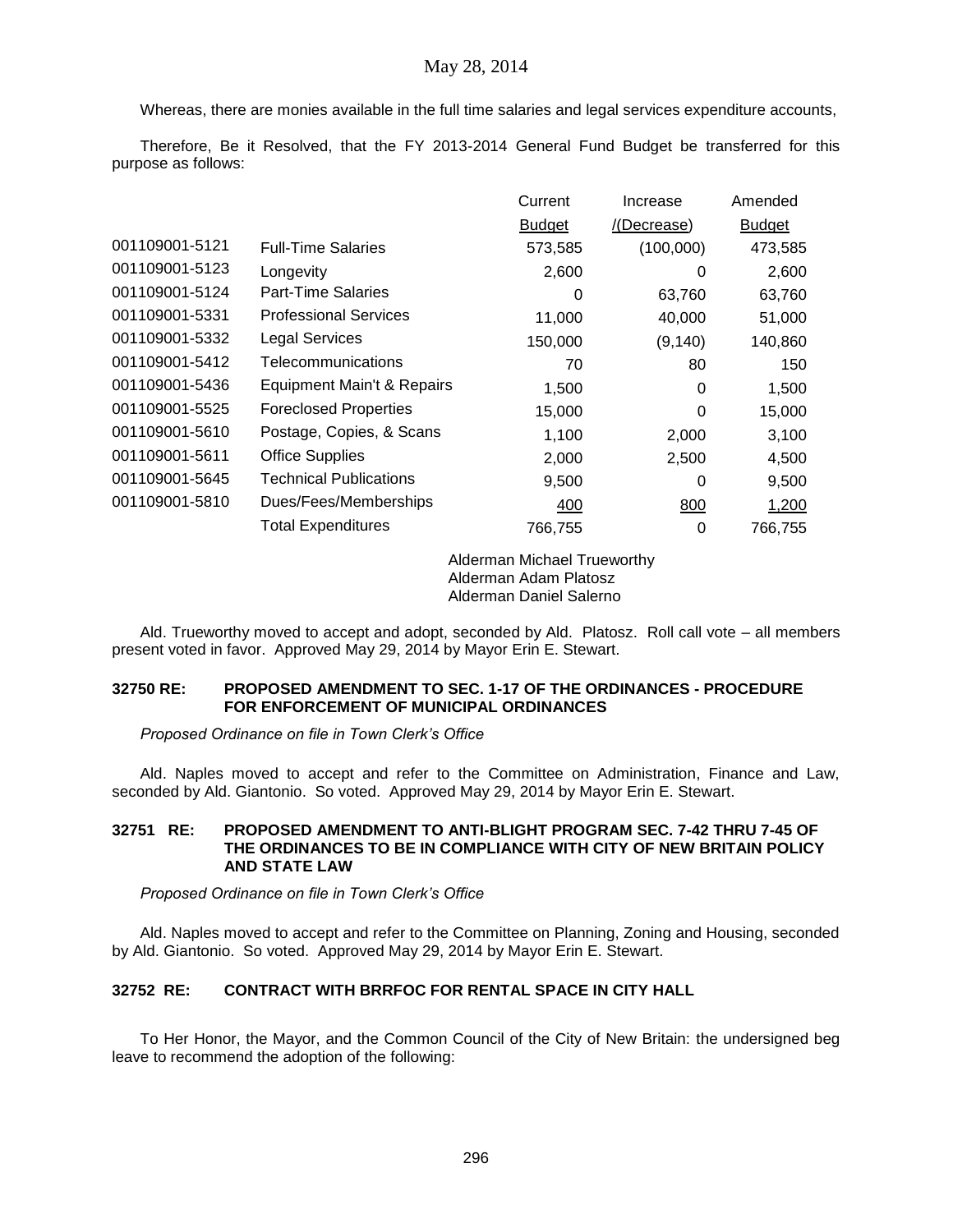WHEREAS, Along with 16 other towns, the City of New Britain has been a member community of the Bristol Resource Recovery Facility Committee (BRRFOC) and the Tunxis Recycling Operating Committee (TROC) for over 30 years;

WHEREAS, Along with 16 other towns, the City of New Britain has relied heavily on both BRRFOC & TROC for issues related to the management of solid waste and recyclable materials;

WHEREAS, both Bristol Resource Recovery Facility Committee (BRRFOC) and Tunxis Recycling Operating Committee (TROC) will be ending as organizations within the next year, and shall be replaced by a smaller organization, tentatively called the Bristol Operating Committee;

WHEREAS, the new trash and recycling organization will require one full time employee and thus require smaller office spaces needs than the organizations currently rents in Bristol thus a new location for the new organization needs to be established;

WHEREAS, office space is available within the Public Works offices of New Britain City Hall that could accommodate the needs of the new trash and recycling organization. Additionally, if the new trash and recycling organization was located within City Hall board meetings for the member communities and other related meetings would be hosted within city hall or another city facility;

THEREFORE Be It Resolved, that the Common Council authorizes New Britain Mayor, Erin Stewart to negotiate terms and enter into a contract between BRRFOC, the new trash and recycling organization that replaces BRRFOC, and the City for rental space within the Public Works offices of City Hall.

> Alderwoman Suzanne Bielinski Alderman Carlo Carlozzi, Jr. Alderman Jamie Giantonio Alderwoman Eva Magnuszewski Alderman Don Naples Alderman Emmanuel Sanchez

Ald. Bielinski moved to accept and adopt, seconded by Ald. Giantonio. So voted. Approved May 29, 2014 by Mayor Erin E. Stewart.

### **32753 RE: POWER PURCHASE AGREEMENT WITH SOLAR CITY LLC**

To Her Honor, the Mayor, and the Common Council of the City of New Britain: the undersigned beg leave to recommend the adoption of the following:

WHEREAS, the State of Connecticut approved Public Act 11-80 which created a billion-dollar opportunity for developers of small renewable energy systems; AND

WHEREAS, the Connecticut Light and Power Company (CL&P) has created a Zero Emission Renewable Energy Certificate (ZREC) Program to utilize these funds and will be issuing an RFP to purchase ZREC projects from the most competitive bidders; AND

WHEREAS, the City of New Britain has been actively undergoing a site selection process for such projects that would qualify and be competitive in the ZREC auction; AND

WHEREAS, the Common Council of the City of New Britain has demonstrated a desire to "solarize" the City with the initial placement of solar panels on the Szczensy Garage and the expected placement of solar panels on the Badolato Garage; AND

WHEREAS, the City of New Britain has concluded an RFP for the placement of solar panels at the Water Filtration Plant at Shuttle Meadow Reservoir, and various school buildings throughout the City, and